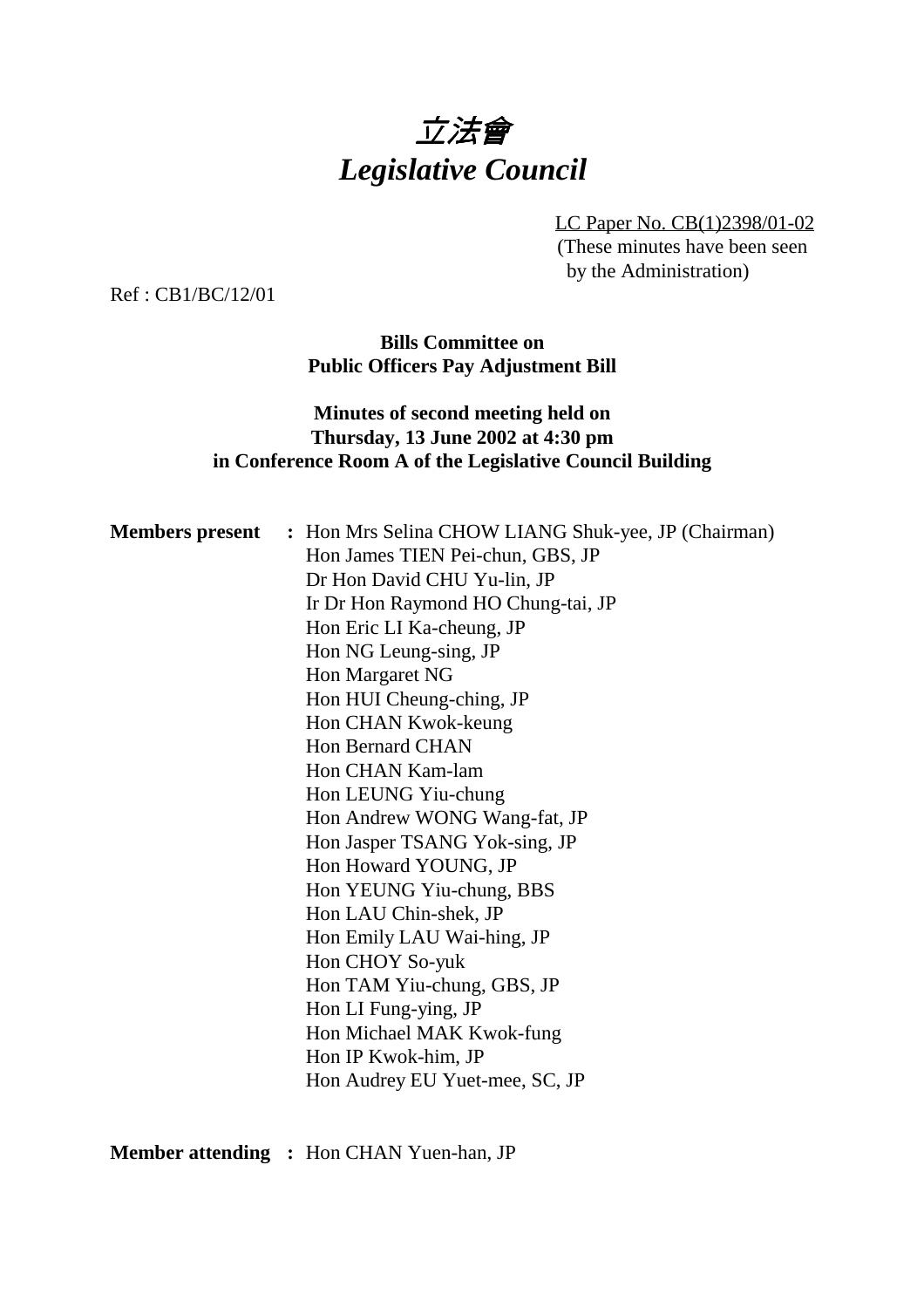| <b>Members absent</b>                        | : Hon Cyd HO Sau-lan<br>Hon Albert HO Chun-yan<br>Hon LEE Cheuk-yan<br>Dr Hon LUI Ming-wah, JP<br>Hon CHEUNG Man-kwong<br>Hon Mrs Sophie LEUNG LAU Yau-fun, SBS, JP<br>Dr Hon Philip WONG Yu-hong<br>Hon Abraham SHEK Lai-him, JP<br>Dr Hon LO Wing-lok<br>Hon MA Fung-kwok |
|----------------------------------------------|-----------------------------------------------------------------------------------------------------------------------------------------------------------------------------------------------------------------------------------------------------------------------------|
| <b>Public officers</b><br>attending          | : Mrs Jessie TING<br>Deputy Secretary for the Civil Service (2)                                                                                                                                                                                                             |
|                                              | Mr Ian WINGFIELD<br>Law Officer (Civil Law)<br>Department of Justice                                                                                                                                                                                                        |
|                                              | Mr David MORRIS<br>Deputy Law Draftsman<br>Department of Justice                                                                                                                                                                                                            |
|                                              | Ms Angelina FUNG<br>Principal Assistant Secretary for the Civil Service (2)                                                                                                                                                                                                 |
|                                              | Ms Monica LAW<br>Senior Assistant Law Draftsman<br>Department of Justice                                                                                                                                                                                                    |
| <b>Clerk in attendance:</b> Miss Salumi CHAN | Chief Assistant Secretary (1)5                                                                                                                                                                                                                                              |
| <b>Staff in attendance : Mr Jimmy MA</b>     | Legal Adviser                                                                                                                                                                                                                                                               |
|                                              | <b>Miss Kitty CHENG</b><br><b>Assistant Legal Adviser 5</b>                                                                                                                                                                                                                 |
|                                              | Ms Rosalind MA<br>Senior Assistant Secretary (1)9                                                                                                                                                                                                                           |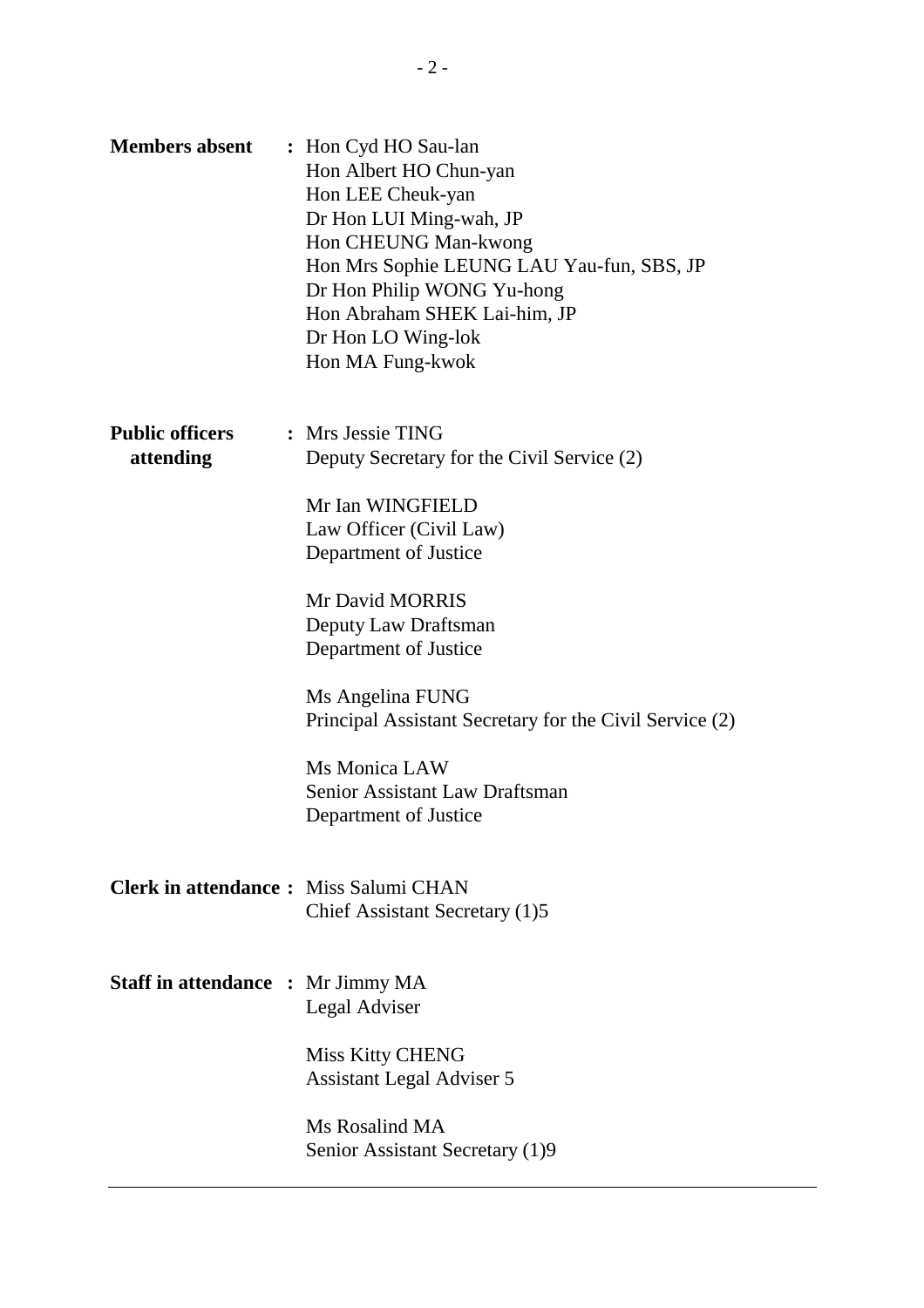## **I. Meeting with the Administration**

The Bills Committee deliberated (Index of proceedings attached at **Appendix**).

### Follow-up actions to be taken by the Administration

2. The Administration undertook to provide the following information to the Bills Committee:

- (a) To provide a paper to explain the implications of the Bill on the subvented sector with respect to the following issues:
	- (i) The subvention policy and the "no better than" principle;
	- (ii) The different categories of subvented organizations;
	- (iii) The number of subvented organizations, by category, affected by the Bill;
	- (iv) The implications of the Bill on each category of subvented organizations;
	- (v) On the Administration's claim that the question of pay for subvented staff was generally a matter between the subvented organizations and their employees, to explain why, in previous years where there was an upward adjustment of civil service pay, the Administration sought supplementary provisions from the Legislative Council for adjusting upward the subventions accordingly; and
	- (vi) After the passage of the Bill, if some subvented organizations decided not to reduce pay of their staff, whether the Administration would recover the amount of subventions involved from the subvented organizations.
- (b) To provide an updated copy of the circular on subvention policy and principle in relation to 2(a) (i) above.

3. The Administration was requested to invite representatives of the Finance Bureau, the Education and Manpower Bureau, and the University Grants Committee Secretariat to attend the third Bills Committee meeting on Monday, 17 June 2002.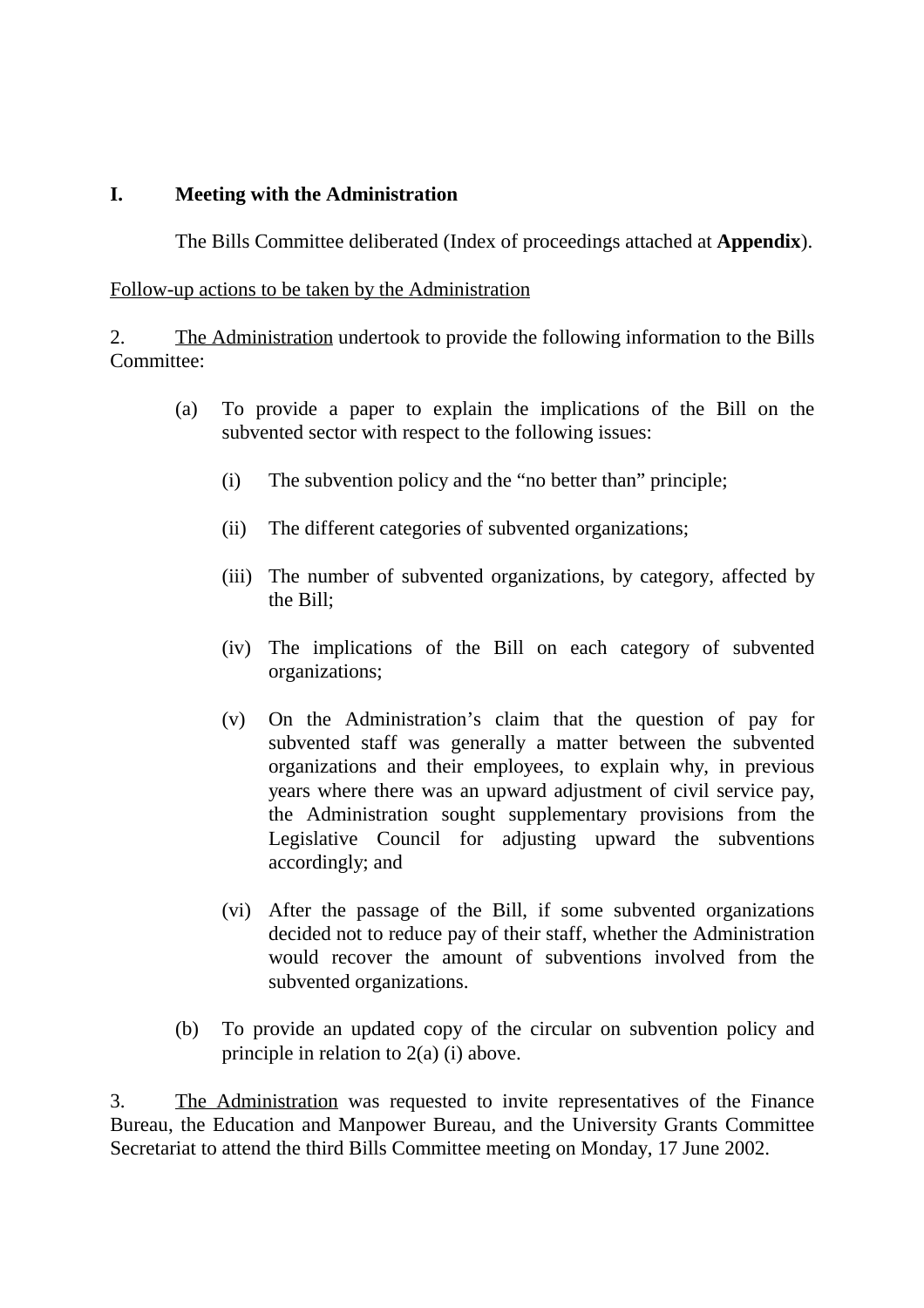(*Post-meeting note:* The Administration's response was circulated to members vide LC Paper No. CB(1)2004/01-02(04) on 19 June 2002. Representatives of the Finance Bureau and the Education and Manpower Bureau attended the third and fourth Bills Committee meetings on 17 and 18 June 2002.)

### Meeting schedule

4. Members noted the following meeting schedule of the Bills Committee:

| Third meeting<br>17 June $2002$ (Monday)          | $4:30 \text{ pm}$                                                       |
|---------------------------------------------------|-------------------------------------------------------------------------|
| <b>Fourth meeting</b><br>18 June 2002 (Tuesday)   | 4:30 pm (meeting with deputations)                                      |
| <b>Fifth meeting</b><br>$21$ June $2002$ (Friday) | about 5:30 pm (immediately<br>following the House Committee<br>meeting) |
| <u>Sixth meeting</u><br>22 June 2002 (Saturday)   | $11:00 \text{ am}$                                                      |

(*Post-meeting note:* The seventh meeting of the Bills Committee was scheduled for 25 June 2002 at 4:30 pm.)

#### **II. Any other business**

5. There being no other business, the meeting ended at 7:00 pm.

Legislative Council Secretariat 2 August 2002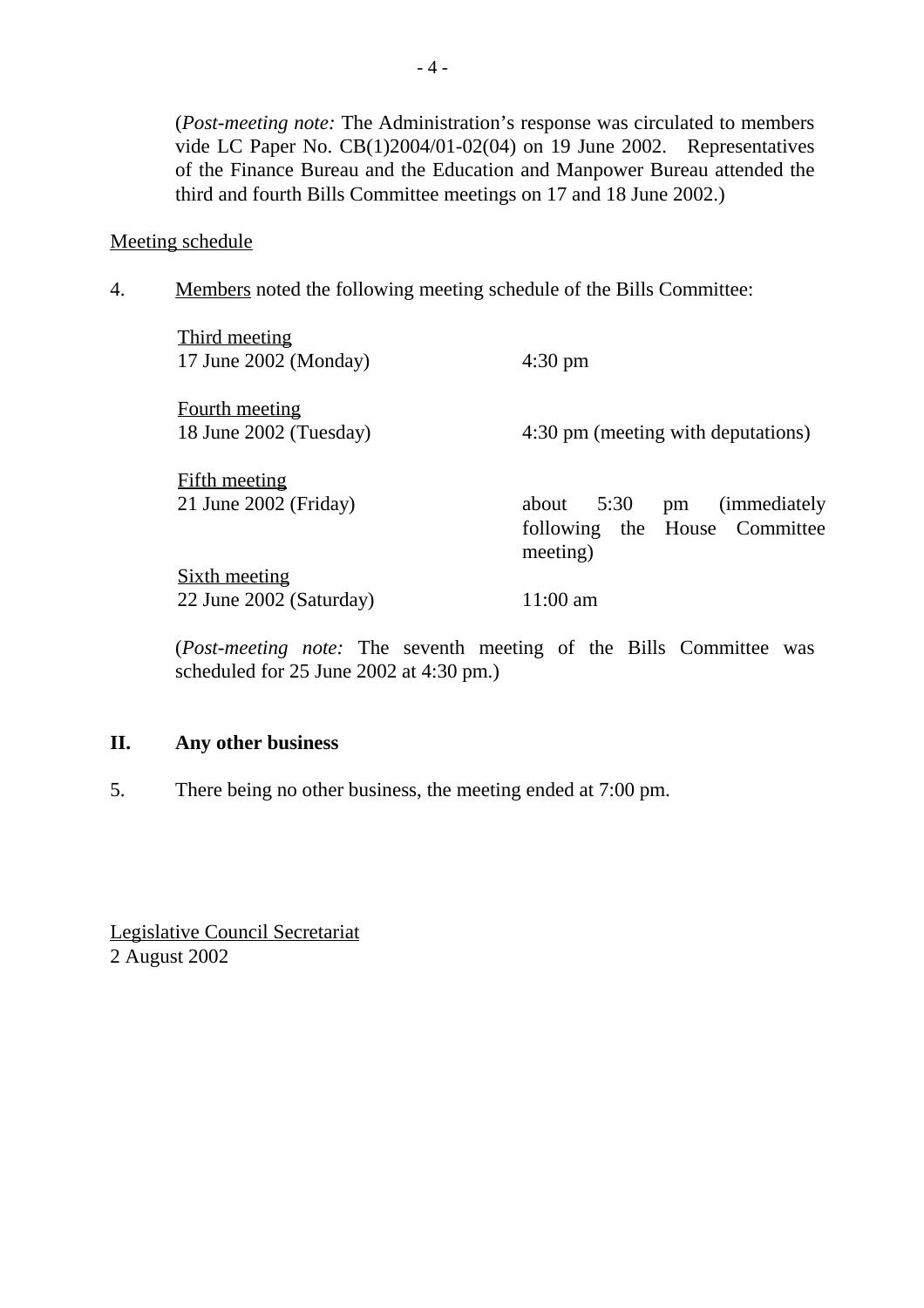# **Appendix**

## **Proceedings of the second meeting of the Bills Committee on Public Officers Pay Adjustment Bill Meeting on Thursday, 13 June 2002 at 4:30 pm in Conference Room A of the Legislative Council Building**

| <b>Time</b>                                     | <b>Speaker</b>   | Subject(s)                        | <b>Action</b> |
|-------------------------------------------------|------------------|-----------------------------------|---------------|
|                                                 |                  |                                   | required      |
| Agenda Item I - Meeting with the Administration |                  |                                   |               |
| $000000 - 000245$                               | Chairman         | Welcoming<br>and<br>introductory  |               |
|                                                 |                  | remarks                           |               |
| $000245 - 000332$                               | Mr LAU Chin-shek | Impact of the civil service pay   |               |
|                                                 |                  | reduction on the remuneration     |               |
|                                                 |                  | packages of subvented staff       |               |
| $000332 - 000411$                               | Administration   | -ditto-                           |               |
| 000411 - 000523                                 | Ms Audrey EU     | -ditto-                           |               |
| $000523 - 000600$                               | Administration   | -ditto-                           |               |
| $000600 - 000713$                               | Ms Audrey EU     | -ditto-                           |               |
| 000713 - 000832                                 | Administration   | -ditto-                           |               |
| 000832 - 000939                                 | Chairman         | -ditto-                           |               |
| 000939 - 001011                                 | Ms Audrey EU     | -ditto-                           |               |
| $001011 - 001153$                               | Chairman         | -ditto-                           |               |
| $001153 - 001401$                               | Mr Andrew WONG   | -ditto-                           |               |
| $001401 - 001505$                               | Chairman         | -ditto-                           |               |
| 001505 - 001523                                 | Miss Margaret NG | -ditto-                           |               |
| 001523 - 001553                                 | Chairman         | -ditto-                           |               |
| $001553 - 001613$                               | Administration   | To convey members' concern        | Admin         |
|                                                 |                  | about the impact of the Bill on   |               |
|                                                 |                  | university staff to the Education |               |
|                                                 |                  | and Manpower Bureau               |               |
| $001613 - 001956$                               | Mr Andrew WONG   | Impact of the civil service pay   |               |
|                                                 |                  | reduction on the remuneration     |               |
|                                                 |                  | packages of subvented staff       |               |
| 001956 - 002253                                 | Administration   | -ditto-                           |               |
| $002253 - 002351$                               | Mr Andrew WONG   | -ditto-                           |               |
| 002351 - 002442                                 | Administration   | -ditto-                           |               |
| 002442 - 002513                                 | Mr Andrew WONG   | -ditto-                           |               |
| 002513 - 002538                                 | Chairman         | Request the Administration to     | Admin         |
|                                                 |                  | provide information in response   |               |
|                                                 |                  | members' concern<br>about<br>to   |               |
|                                                 |                  | impact of the Bill on the         |               |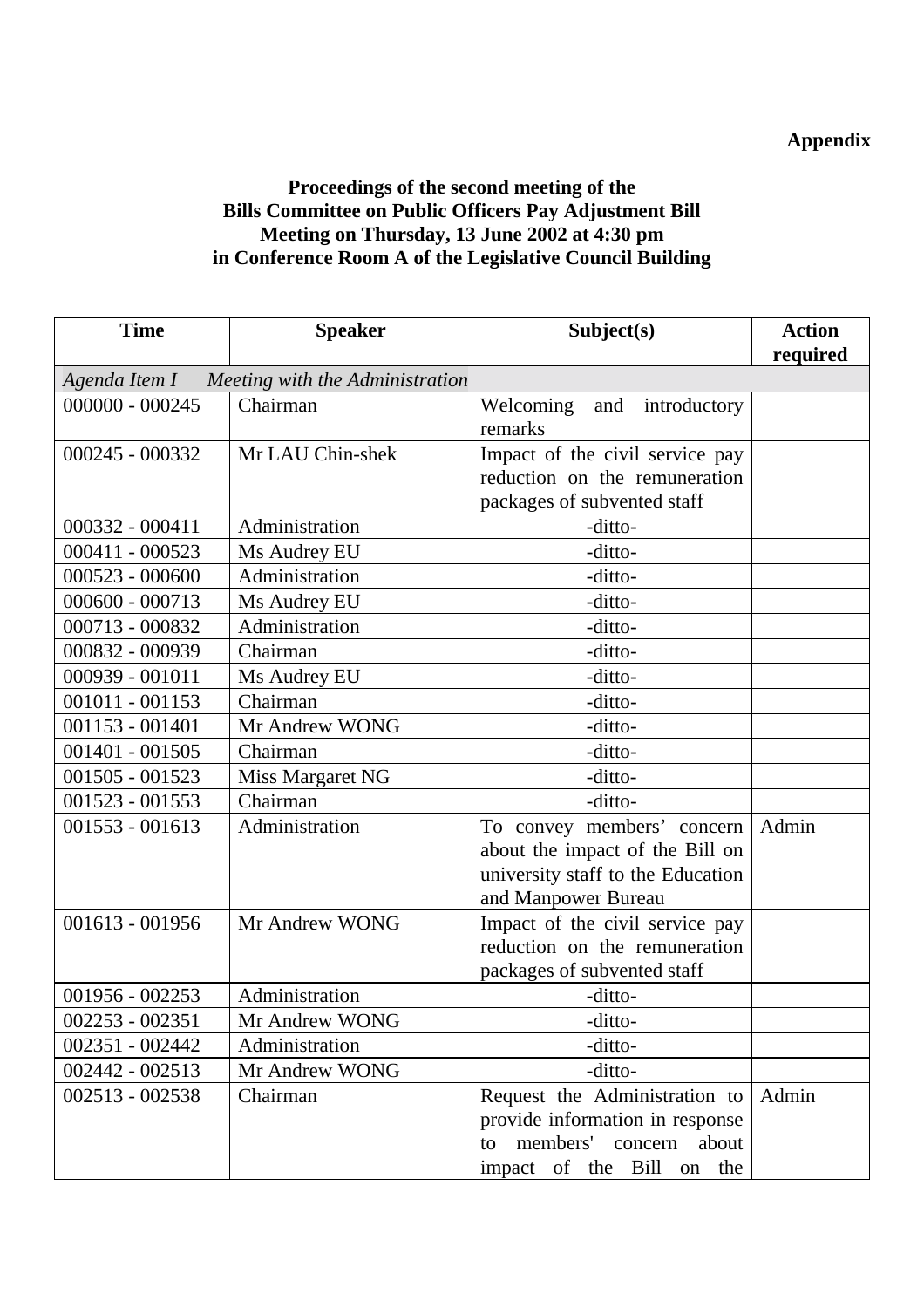| <b>Time</b>     | <b>Speaker</b>     | Subject(s)                                                                                                                                                                                          | <b>Action</b><br>required |
|-----------------|--------------------|-----------------------------------------------------------------------------------------------------------------------------------------------------------------------------------------------------|---------------------------|
|                 |                    | subvented sector                                                                                                                                                                                    |                           |
| 002538 - 002750 | Miss Margaret NG   | Impact of the civil service pay<br>reduction on the remuneration<br>packages of subvented staff                                                                                                     |                           |
| 002750 - 003006 | Administration     | -ditto-                                                                                                                                                                                             |                           |
| 003006 - 003140 | Miss Margaret NG   | -ditto-                                                                                                                                                                                             |                           |
| 003140 - 003325 | Administration     | To provide an updated copy of<br>circular on<br>subvention<br>the<br>policy and principle                                                                                                           | Admin                     |
| 003325 - 003433 | Chairman           | Impact of the civil service pay<br>reduction on the remuneration<br>packages of subvented staff                                                                                                     |                           |
| 003433 - 003452 | Miss Margaret NG   | -ditto-                                                                                                                                                                                             |                           |
| 003452 - 003500 | Administration     | -ditto-                                                                                                                                                                                             |                           |
| 003500 - 003532 | Miss Margaret NG   | -ditto-                                                                                                                                                                                             |                           |
| 003532 - 003601 | Administration     | -ditto-                                                                                                                                                                                             |                           |
| 003601 - 003620 | Miss Margaret NG   | -ditto-                                                                                                                                                                                             |                           |
| 003620 - 003715 | Chairman           | -ditto-                                                                                                                                                                                             |                           |
| 003715 - 003830 | Mr Andrew WONG     | Justifications for implementing<br>reduction<br>through<br>pay<br>legislation                                                                                                                       |                           |
| 003830 - 004554 | Administration     | -ditto-                                                                                                                                                                                             |                           |
| 004554 - 004752 | Mr LEUNG Yiu-chung | Whether the implementation of<br>civil service pay reduction by<br>legislation would deprive civil<br>servants' right under<br>their<br>employment contracts                                        |                           |
| 004752 - 004949 | Administration     | -ditto-                                                                                                                                                                                             |                           |
| 004949 - 005201 | Mr Howard YOUNG    | Impact of the civil service pay<br>reduction on the remuneration<br>packages of subvented staff                                                                                                     |                           |
| 005201 - 005419 | Administration     | -ditto-                                                                                                                                                                                             |                           |
| 005419 - 005449 | Mr Howard YOUNG    | -ditto-                                                                                                                                                                                             |                           |
| 005449 - 005538 | Administration     | -ditto-                                                                                                                                                                                             |                           |
| 005538 - 005825 | Mr IP Kwok-him     | of<br>Inclusion<br>an<br>express<br>provision in the Memorandum<br>Conditions<br>of<br>Service<br><sub>on</sub><br>(MOCS)<br>enable<br>the<br>to<br>Administration to<br>implement<br>pay reduction |                           |
| 005825 - 010031 | Administration     | -ditto-                                                                                                                                                                                             |                           |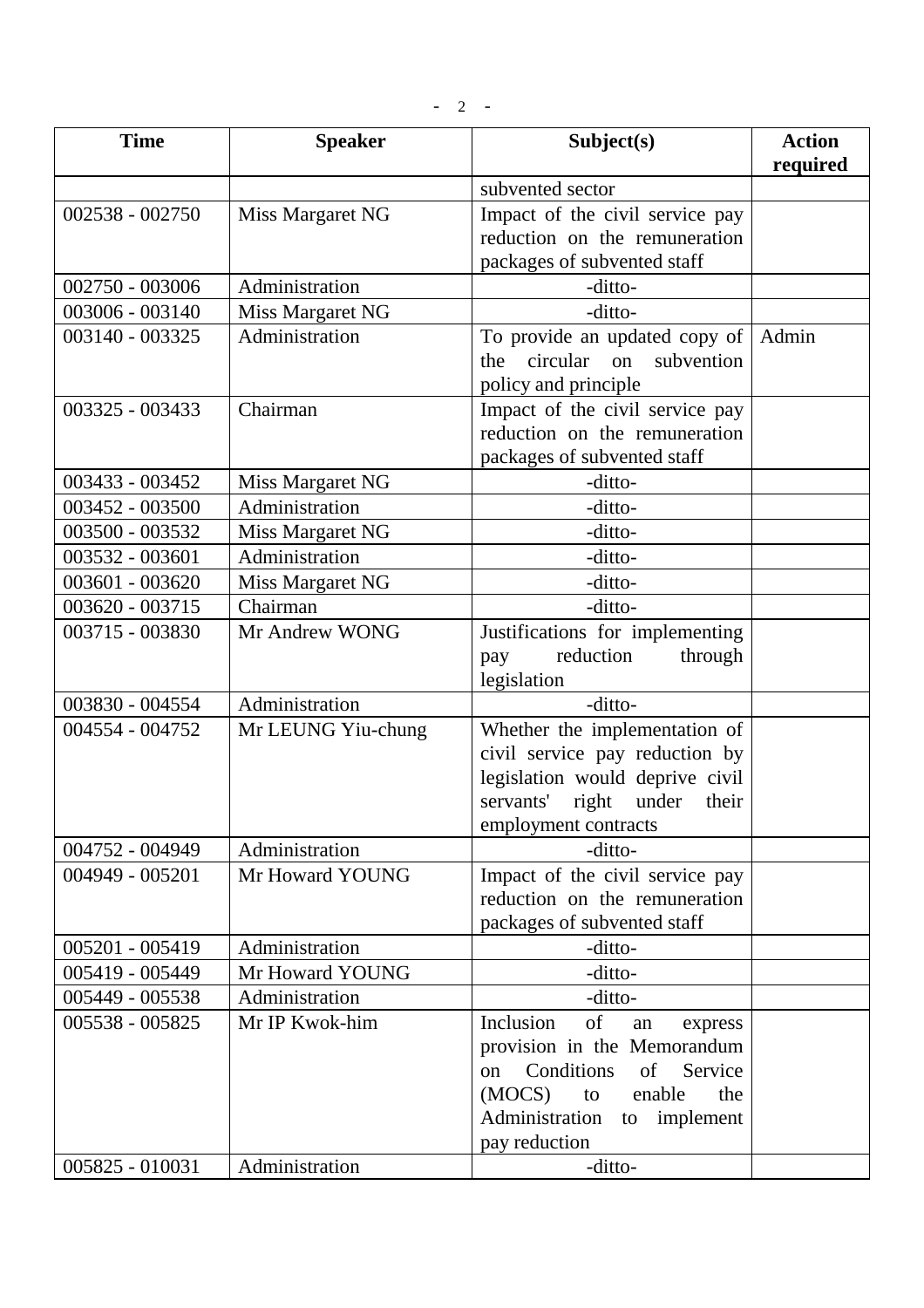$- 3 -$ 

| <b>Time</b>       | <b>Speaker</b>      | Subject(s)                                                           | <b>Action</b> |
|-------------------|---------------------|----------------------------------------------------------------------|---------------|
| $010031 - 010202$ | Mr IP Kwok-him      | Inclusion<br>of<br>express<br>an                                     | required      |
|                   |                     | provision in MOCS to enable                                          |               |
|                   |                     | the Administration to implement                                      |               |
|                   |                     | pay reduction                                                        |               |
| 010202 - 010316   | Administration      | -ditto-                                                              |               |
| 010316 - 010333   | Chairman            | -ditto-                                                              |               |
| 010333 - 010445   | Mr IP Kwok-him      | basis<br>Legal<br>for<br>the                                         |               |
|                   |                     | Administration to<br>implement                                       |               |
|                   |                     | pay reduction unilaterally                                           |               |
| 010445 - 010529   | Administration      | -ditto-                                                              |               |
| $010529 - 010555$ | Miss CHAN Yuen-han  | Whether the implementation of                                        |               |
|                   |                     | civil service pay reduction by                                       |               |
|                   |                     | legislation would deprive civil                                      |               |
|                   |                     | servants of the right to claim for<br>compensation, damages or other |               |
|                   |                     | relief                                                               |               |
| $010555 - 010621$ | Administration      | -ditto-                                                              |               |
| 010621 - 010637   | Miss CHAN Yuen-han  | -ditto-                                                              |               |
| 010637 - 010753   | Administration      | -ditto-                                                              |               |
| 010753 - 010813   | Miss CHAN Yuen-han  | -ditto-                                                              |               |
| 010813 - 010842   | Administration      | -ditto-                                                              |               |
| 010842 - 010945   | Miss CHAN Yuen-han  | -ditto-                                                              |               |
| 010945 - 011000   | Administration      | -ditto-                                                              |               |
| 011000 - 011018   | Miss CHAN Yuen-han  | -ditto-                                                              |               |
| 011018 - 011048   | Administration      | -ditto-                                                              |               |
| 011048 - 011057   | Chairman            | -ditto-                                                              |               |
| 011057 - 011114   | Administration      | -ditto-                                                              |               |
| 011114 - 011157   | Miss CHAN Yuen-han  | -ditto-                                                              |               |
| 011157 - 011321   | Administration      | -ditto-                                                              |               |
| 011321 - 011411   | Miss CHAN Yuen-han  | Whether the decision of pay                                          |               |
|                   |                     | reduction<br>made<br>was<br>in                                       |               |
|                   |                     | accordance with the existing                                         |               |
|                   |                     | pay adjustment mechanism                                             |               |
| 011411 - 011805   | Administration      | -ditto-                                                              |               |
| 011805 - 011904   | Mr HUI Cheung-ching | Justifications for implementing                                      |               |
|                   |                     | reduction<br>through<br>pay                                          |               |
|                   |                     | legislation<br>and reasons<br>for                                    |               |
|                   |                     | excluding judges and judicial                                        |               |
|                   |                     | officers from the application of<br>the Bill                         |               |
|                   |                     |                                                                      |               |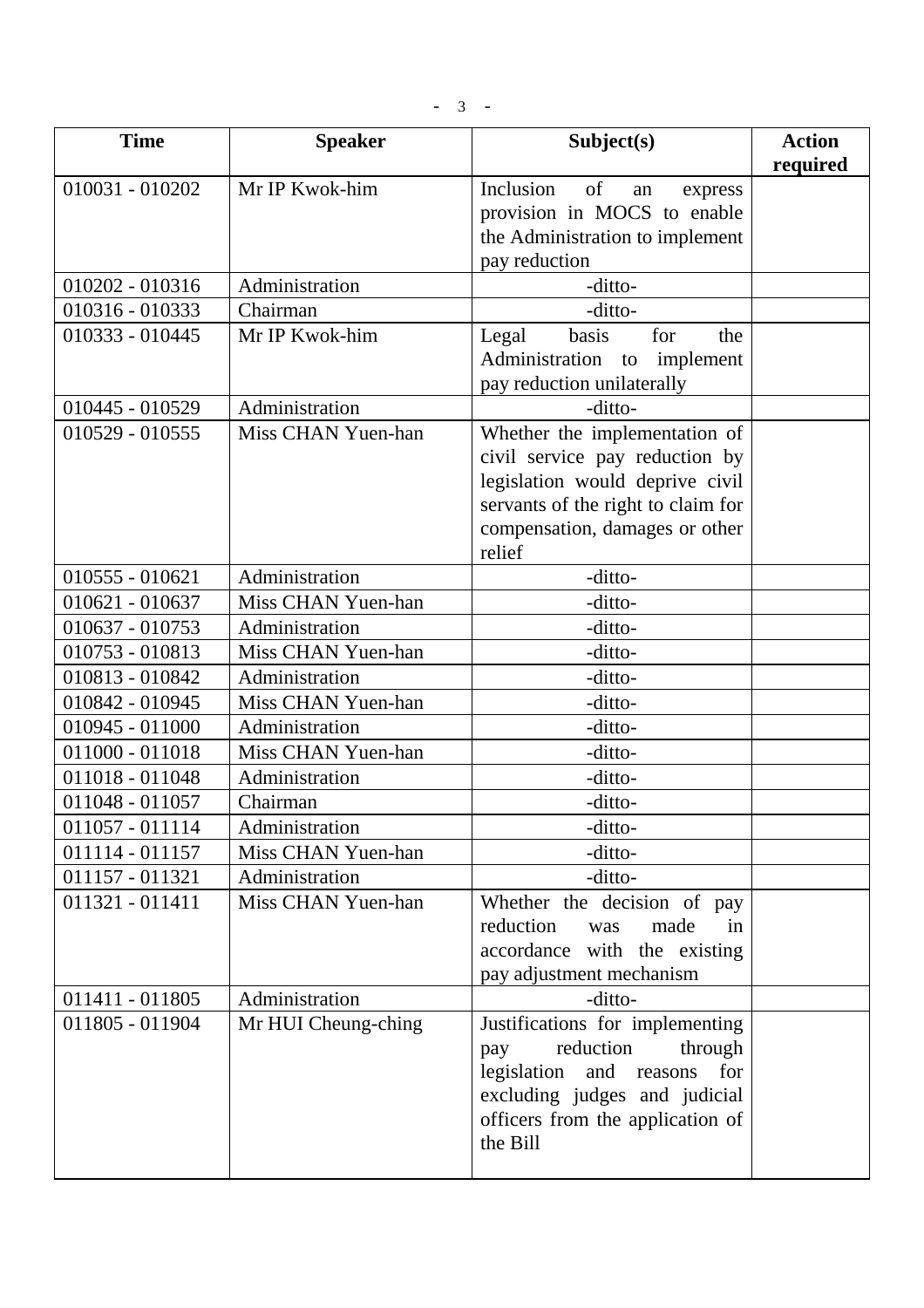$- 4 - -$ 

| <b>Time</b>     | <b>Speaker</b>      | Subject(s)                                                                                                                                                                                                 | <b>Action</b><br>required |
|-----------------|---------------------|------------------------------------------------------------------------------------------------------------------------------------------------------------------------------------------------------------|---------------------------|
| 011904 - 012203 | Administration      | Justifications for implementing<br>reduction<br>through<br>pay<br>legislation<br>and reasons<br>for<br>excluding judges and judicial<br>officers from the application of<br>the Bill                       |                           |
| 012203 - 012239 | Mr HUI Cheung-ching | Reasons for excluding judges<br>and judicial officers from the<br>application of the Bill                                                                                                                  |                           |
| 012239 - 012322 | Administration      | -ditto-                                                                                                                                                                                                    |                           |
| 012322 - 012352 | Chairman            | -ditto-                                                                                                                                                                                                    |                           |
| 012352 - 012415 | Administration      | -ditto-                                                                                                                                                                                                    |                           |
| 012415 - 012427 | Miss Margaret NG    | -ditto-                                                                                                                                                                                                    |                           |
| 012427 - 012630 | Mr Eric LI          | Impact of the civil service pay<br>reduction on the remuneration<br>packages of subvented staff                                                                                                            |                           |
| 012630 - 012721 | Chairman            | -ditto-                                                                                                                                                                                                    |                           |
| 012721 - 012859 | Administration      | -ditto-                                                                                                                                                                                                    |                           |
| 012859 - 012939 | Chairman            | -ditto-                                                                                                                                                                                                    |                           |
| 012939 - 013145 | Mr James TIEN       | Proposal to introduce a general<br>enabling legislation on civil<br>service<br>adjustment<br>pay<br>mechanism to provide the legal<br>framework for implementing<br>upward and downward pay<br>adjustments |                           |
| 013145 - 013237 | Administration      | -ditto-                                                                                                                                                                                                    |                           |
| 013237 - 013308 | Mr James TIEN       | -ditto-                                                                                                                                                                                                    |                           |
| 013308 - 013344 | Ms Emily LAU        | Justifications for implementing<br>reduction<br>through<br>pay<br>legislation                                                                                                                              |                           |
| 013344 - 013414 | Administration      | -ditto-                                                                                                                                                                                                    |                           |
| 013414 - 013604 | Ms Emily LAU        | basis<br>for<br>the<br>Legal<br>Administration<br>implement<br>to<br>pay reduction unilaterally                                                                                                            |                           |
| 013604 - 013708 | Administration      | -ditto-                                                                                                                                                                                                    |                           |
| 013708 - 013927 | Ms Emily LAU        | Other means to implement pay<br>reduction                                                                                                                                                                  |                           |
| 013927 - 014019 | Administration      | -ditto-                                                                                                                                                                                                    |                           |
| 014019 - 014120 | Ms Emily LAU        | -ditto-                                                                                                                                                                                                    |                           |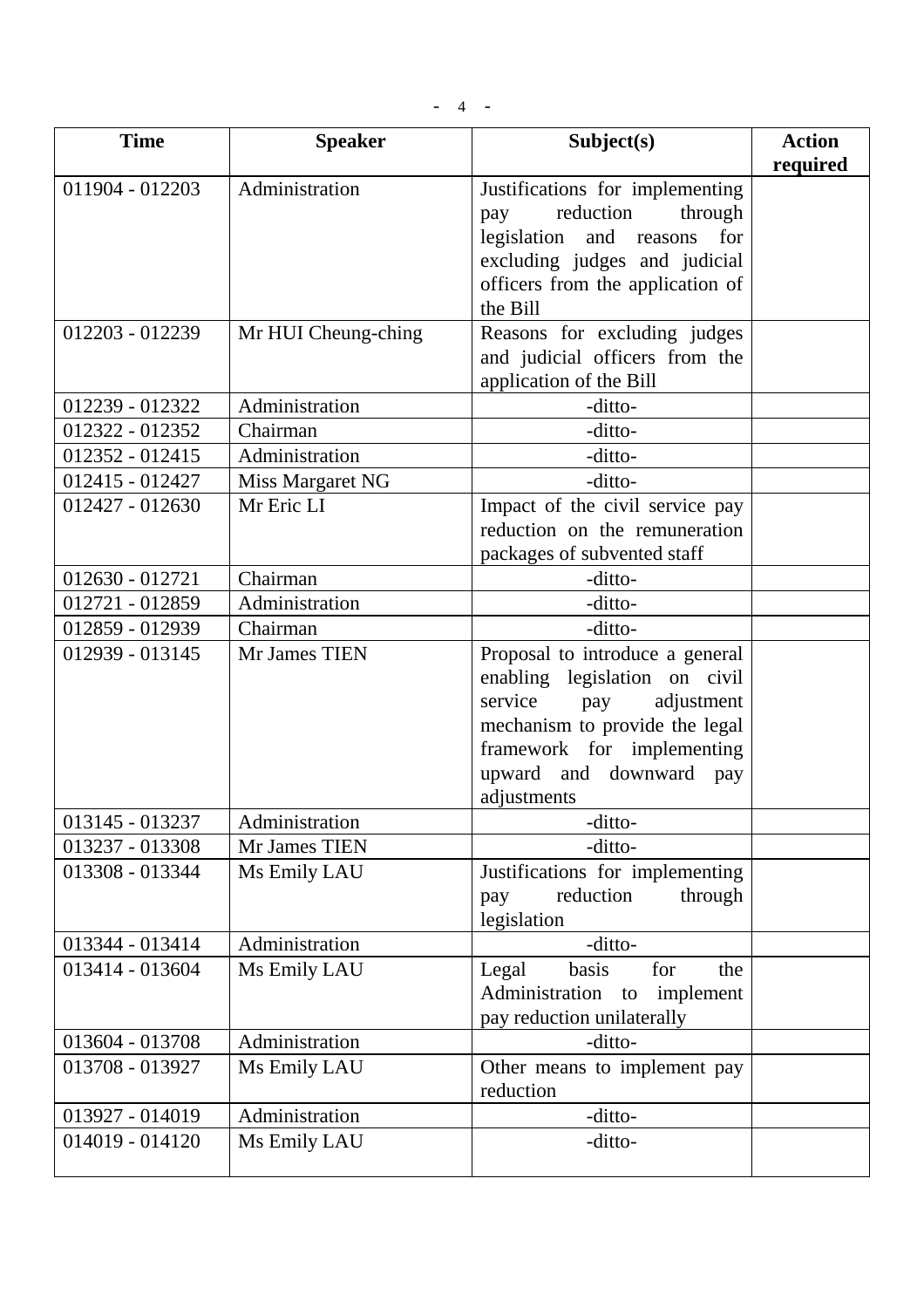| <b>Time</b>     | <b>Speaker</b>   | Subject(s)                                                                                                                                                                                                                                                                                                           | <b>Action</b><br>required |
|-----------------|------------------|----------------------------------------------------------------------------------------------------------------------------------------------------------------------------------------------------------------------------------------------------------------------------------------------------------------------|---------------------------|
| 014120 - 014239 | Administration   | Other means to implement pay<br>reduction                                                                                                                                                                                                                                                                            |                           |
| 014239 - 014408 | Ms Emily LAU     | basis<br>for<br>Legal<br>the<br>Administration to implement<br>pay reduction unilaterally                                                                                                                                                                                                                            |                           |
| 014408 - 014722 | Administration   | -ditto-                                                                                                                                                                                                                                                                                                              |                           |
| 014722 - 014744 | Ms Emily LAU     | -ditto-                                                                                                                                                                                                                                                                                                              |                           |
| 014744 - 015107 | LA               | -ditto-                                                                                                                                                                                                                                                                                                              |                           |
| 015107 - 015127 | Ms Emily LAU     | -ditto-                                                                                                                                                                                                                                                                                                              |                           |
| 015127 - 015208 | Administration   | -ditto-                                                                                                                                                                                                                                                                                                              |                           |
| 015208 - 015436 | Dr Raymond HO    | disputes to be settled<br>Pay<br>through existing or improved<br>pay adjustment mechanism and<br>of unilateral<br>impact<br>pay<br>reduction on staff morale                                                                                                                                                         |                           |
| 015436 - 015650 | Administration   | -ditto-                                                                                                                                                                                                                                                                                                              |                           |
| 015650 - 015842 | Dr Raymond HO    | Legal advice on implementation<br>of pay reduction and impact of<br>unilateral pay reduction on staff<br>morale                                                                                                                                                                                                      |                           |
| 015842 - 020143 | Administration   | -ditto-                                                                                                                                                                                                                                                                                                              |                           |
| 020143 - 020205 | Chairman         | -ditto-                                                                                                                                                                                                                                                                                                              |                           |
| 020205 - 020954 | Mr Andrew WONG   | Proposal to introduce a<br>(a)<br>general enabling legislation<br>civil<br>service<br>on<br>pay<br>adjustment mechanism to<br>provide the<br>legal<br>framework<br>for<br>implementing upward and<br>downward pay adjustments<br>Impact of civil service pay<br>(b)<br>reduction<br>subvented<br>on<br>organizations |                           |
| 020954 - 021137 | Miss Margaret NG | basis<br>Legal<br>for<br>the<br>Administration<br>to implement<br>pay reduction unilaterally                                                                                                                                                                                                                         |                           |
| 021137 - 021432 | Mr Eric LI       | Justifications for implementing<br>reduction<br>through<br>pay<br>legislation                                                                                                                                                                                                                                        |                           |